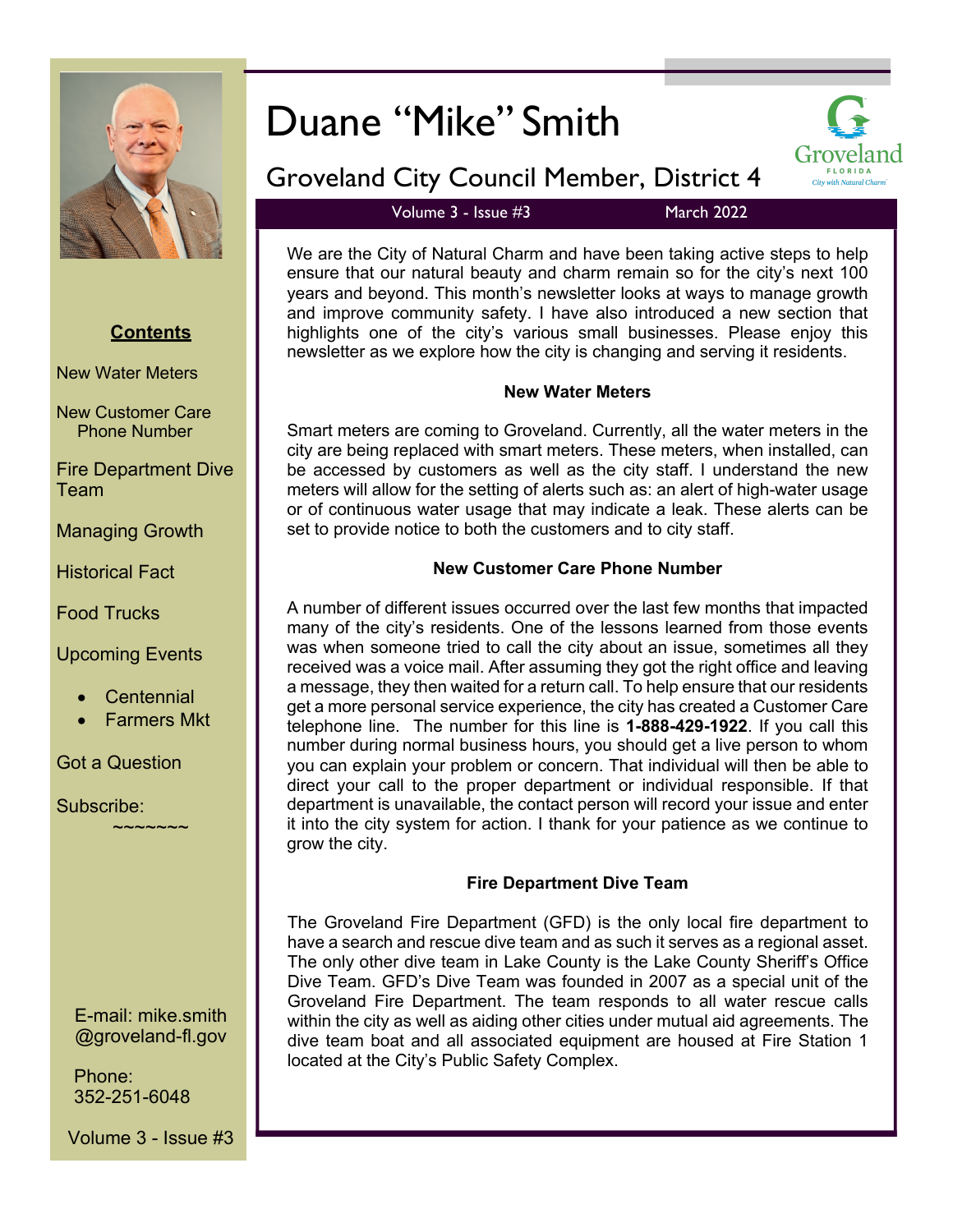Over the years, the GFD dive team has seen growth in its capabilities. Until recently, most of the underwater missions were conducted by feel and touch due to the dark waters and poor visibility in the region's lakes and retention ponds. In 2019, the team obtained a **side scan sonar** to aid in searching for various targets under water. The team has since upgraded and expanded dive gear for all the team members. Last year, the team acquired Rapid Diver sets which can be donned very quickly while responding to a water-based emergency such as a submerged vehicle. These Rapid Diver set-ups are kept on each of the fire department's three paramedic staffed fire engines as well as the Battalion Chief's vehicle. Currently, members of the dive team and other fire fighters are being trained in their use. This new resource will allow our emergency responders to affect a timelier rescue of persons involved in a water-based incident.

Additionally, the GFD recently took delivery of a micro ROV (remotely operated vessel) that can be quickly deployed to conduct underwater searches. With this capability, the dive team can begin to gather information and develop an understanding of the underwater situation they will be facing, while they are preparing to enter the water. It further provides them the opportunity in some cases to gather the data and information they need or conduct a search without having to place a diver in the water in an environment that could be hazardous to a diver.

#### **Managing Growth**

There has been a lot of activity throughout the city regarding different roads and projects. Below are the highlights on those projects.

When I first ran for office, I talked about the need for the city to adopt a Smart Growth program in order for the city to grow in the manner which would preserve the wonderful quality of life that Groveland provides. A quick refresher on what Smart Growth is. Smart Growth America identifies ten principles of Smart Growth. These principles are: (1) mix land uses; (2) take advantage of existing community assets; (3) create a range of housing opportunities; (4) foster 'walkable' closeknit neighborhoods; (5) promote distinctive, attractive communities; (6) preserve farmland, natural beauty and critical environmental areas; (7) strengthen and encourage growth in existing communities; (8) provide a variety of transportation choices; (9) make development decisions predictable, fair and cost-effective; and (10) encourage citizen and stakeholder participation in development decisions.

*Future Land Use –* The first step the city took to achieve smart growth was the adoption of a new future land use plan that clearly identifies where development will occur in the city and what areas will remain undeveloped. You can see a map of the city's zoning and future land use designations online at: https://groveland.maps.arcgis.com/home/index.html. By adopting new land uses, the city clearly sets the stage for future development.

*Community Development Code* - To further realize some of the principles of smart growth identified above, the city also adopted a new Community Development Code, which you can view online at: https://library.municode.com/fl/groveland/codes/community\_development\_code?nodeId=INTRODU CTION\_INTRODUCTION.

The stated purpose of the new community development code is:

It is the intent of this code to promote public health, safety, and general welfare of the community. It includes but is not limited to the specific municipal purposes below.

1. To achieve mixed use development that is appropriate in scale and intensity for each Community Type.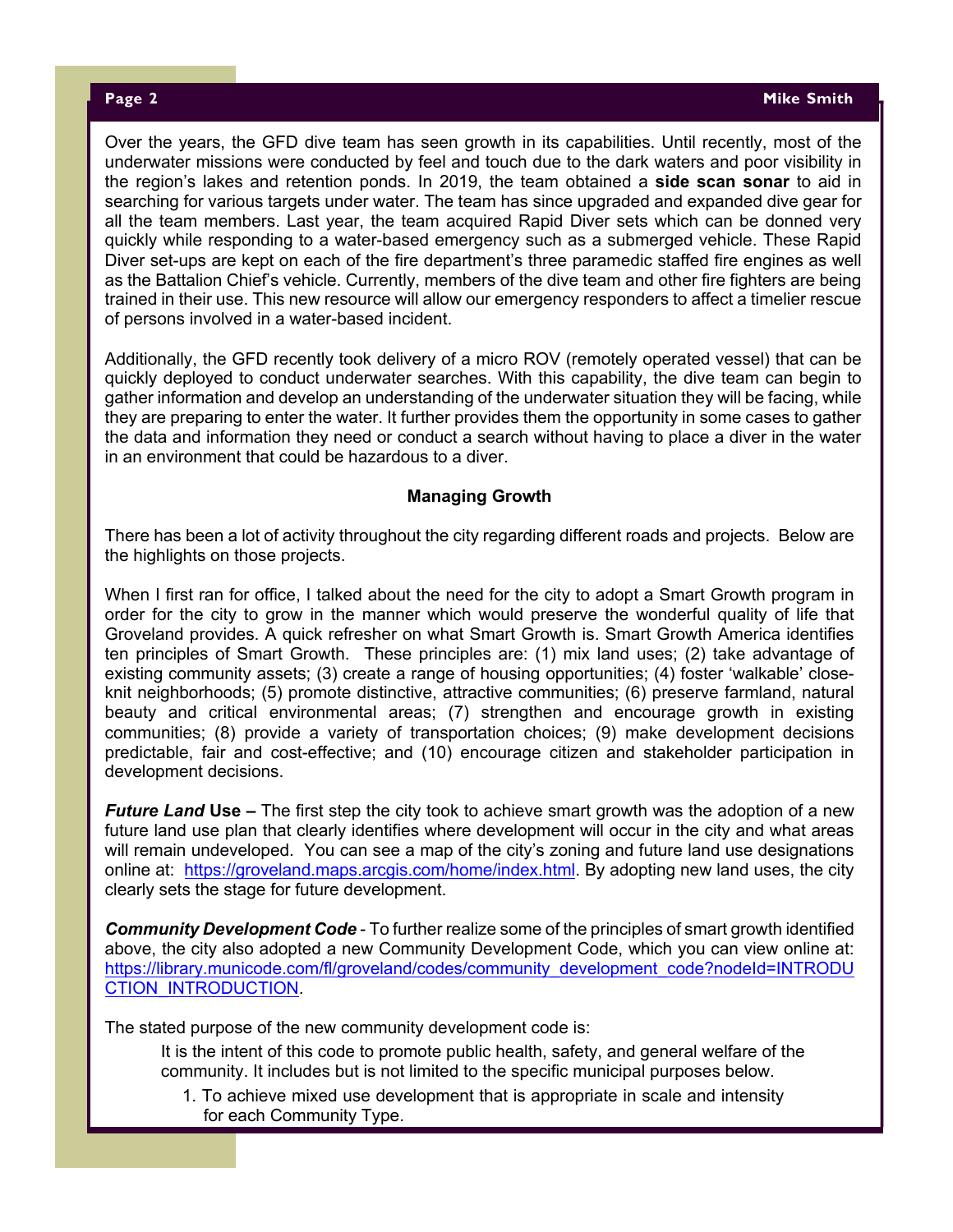- 2. To establish a relationship between buildings, streets, and Open Spaces that is pedestrian and bicycle friendly.
- 3. To preserve and enhance the City's natural charm while promoting innovative development that sustainably manages the environment, including stormwater runoff and mitigation of the urban heat island effect.
- 4. To ensure that a variety of housing types and sizes can be developed to meet the needs of the entire community.
- 5. To promote a variety of safe transportation options with context-based thoroughfare design.
- 6. To promote a public realm of high aesthetic value.

One can see from the above that the city has adopted the tools which will allow it to help **define and manage the nature of growth** that Groveland is experiencing. However, one of the more difficult issues is how does the city manage its growth. I see this as the main issue facing Groveland and retaining our natural charm. So, what do I mean by managing growth? Most people are likely not aware that prior to 2018, the city council approved various zoning changes, including the issuance of planned unit development (PUD) ordinances. All of those changes created **entitlements** to the property owners as regards to the use of that land and to the number of houses they are allowed to build. An examination of current entitlements reveals that the city has approved approximately 25,000 additional homes that can be built in the city.

Why are these entitlements important? In 1995, the Florida Legislature passed the **Bert J. Harris, Jr., Private Property Rights Protection Act**. It has been amended at various times over the years with the latest amendment being in 2021. Basically, this act gives a land owner the ability to sue the city whenever the city takes an action that the owner believes reduces the value of their property. So, if a land owner is entitled to build a certain number of houses on a piece of property and the city takes away that right, the city will likely be sued.

So, what can we do to better manage our growth? First, the creation of the new **Community Development Code** helps the city as it defines how residential communities are developed. The new code creates dense housing at the center of the development, transitioning to larger lots on the edges. It also seeks to help reduce traffic by creating a walkable environment that includes local shopping. These actions help to reduce the number of cars or vehicle trips on the roads. Further, it requires larger green spaces within communities, including parks and trails, providing for an enhanced quality of life for the community members.

A second action the city is engaged in is working with Lake County to develop a **joint planning agreement**. The Lake County Board of County Commissioners hosted a joint planning work group meeting with all municipalities in Lake County on Feb.  $7<sup>th</sup>$ , 2021. The purpose of the joint planning work group meeting was to provide an environment for the Lake County Board of County Commissioners and all 14 municipalities within Lake County to work together on a vision for future development in Lake County. The workgroup's focus is to develop a strategy for promoting growth in targeted urban areas while focusing on maintaining the unique qualities of rural Lake County. This collaborative effort provides the city and county the opportunity to create a cohesive plan for future development in all unincorporated and incorporated areas of the county. The first meeting identified a number of areas on which to partner, including: communications, growth management, economic development, schools, infrastructure and future land use. As a result of the first meeting, there was agreement on the value of working together and the group has agreed to meet every three months to pursue a more unified approach to growth.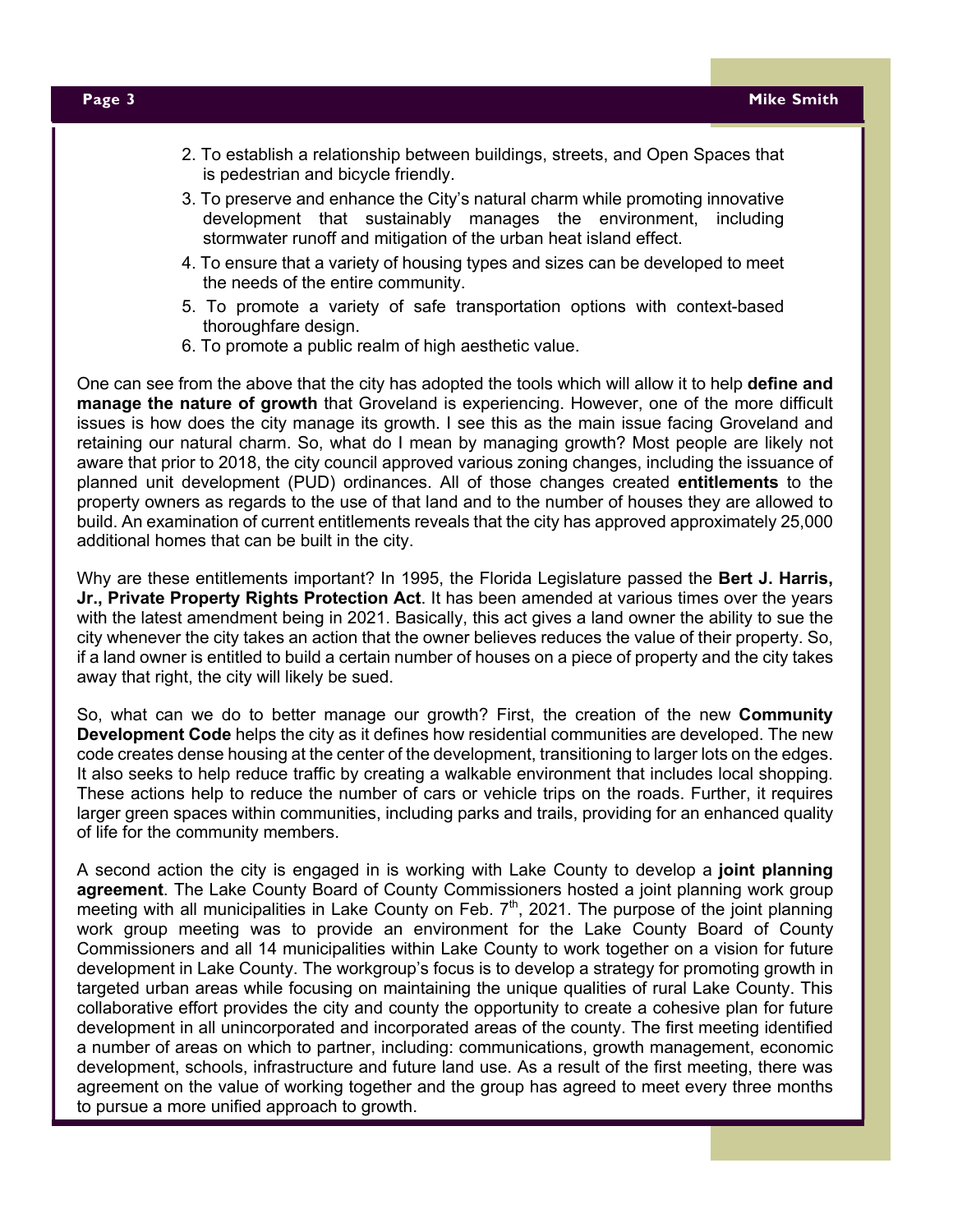*(Continued on page 5)*

A final way the city is seeking to manage growth is to look at the creation of a system that would allow land owners the ability to swap entitlements. For example, a property is currently entitled to build a subdivision, but that subdivision would better preserve the natural beauty and environment if built at another location in the city. If there was a way for a land owner to swap their entitlement for housing by selling that entitlement saving their land for conservation or agriculture, it may be possible for the city to help manage where growth is occurring and what the growth is in that area.

#### **Historical Fact**

The following was taken from the Groveland Historical Society website, which you can access online at: https://www.grovelandhistory.org

**1940s-1980s - Citrus was King -** By the 1940s, citrus became the leading industry in the area. From the 1940s through the 1980s, citrus was king! South Lake County was a canvas of green and orange. The air smelled like perfume and tourists flocked to see the new Citrus Tower in Clermont, built in 1956.

The B & W Canning Company was formed by Gene Busbee and Norton Wilkins. The B & W Canning Plant was built, behind the Train Depot, on the northeast corner of SR 50 and SR 19.

The citrus industry lasted until around 1989, when many of the groves began to succumb to the freezing temperatures. Triple freezes in the 1980s changed the landscape and economy forever with many of the land owners beginning to sell out to subdivision developers, while others converted to raising cattle.

#### **Food Trucks**

The City of Groveland is currently reviewing its policies regarding mobile food trucks. While it reviews it policies, it has established a temporary pilot program which will allow food trucks to operate within the city. The city has identified Festival Park, at the corner of Main and Crittenden streets as the location for the pilot program. Food trucks may obtain a permit to operate in the park between the hours of dawn to dusk. So, if you are looking for a place to try some new food, stop by Festival Park and see what trucks are there.

#### **Upcoming Events**

#### *Centennial Celebration*

The city's centennial celebration continues in March with a full set of events the weekend of March  $26<sup>th</sup>$  and  $27<sup>th</sup>$  at Lake David Park. The activities focus on remembering Groveland's second 50 years, from 1973 to 2022.

**Saturday, Mar. 26th** from 11 am – 8 pm. Events include:

- Barefoot Waterski Competition from 11 6 on Lake David
- Truck and Tractor Show from  $12 4$  Truck and Tractor Show;
- Musical entertainment: Twinkle  $11:30 12:45$ , Slippery When Wet  $1:15 2:30$ , James Otto 3:00 – 4:14, Randall Crawford 4:45 – 6:00, and Selwyn Birchwood 6:30 – 7:45.
- Spectacular Fireworks Show at 7:45 pm.